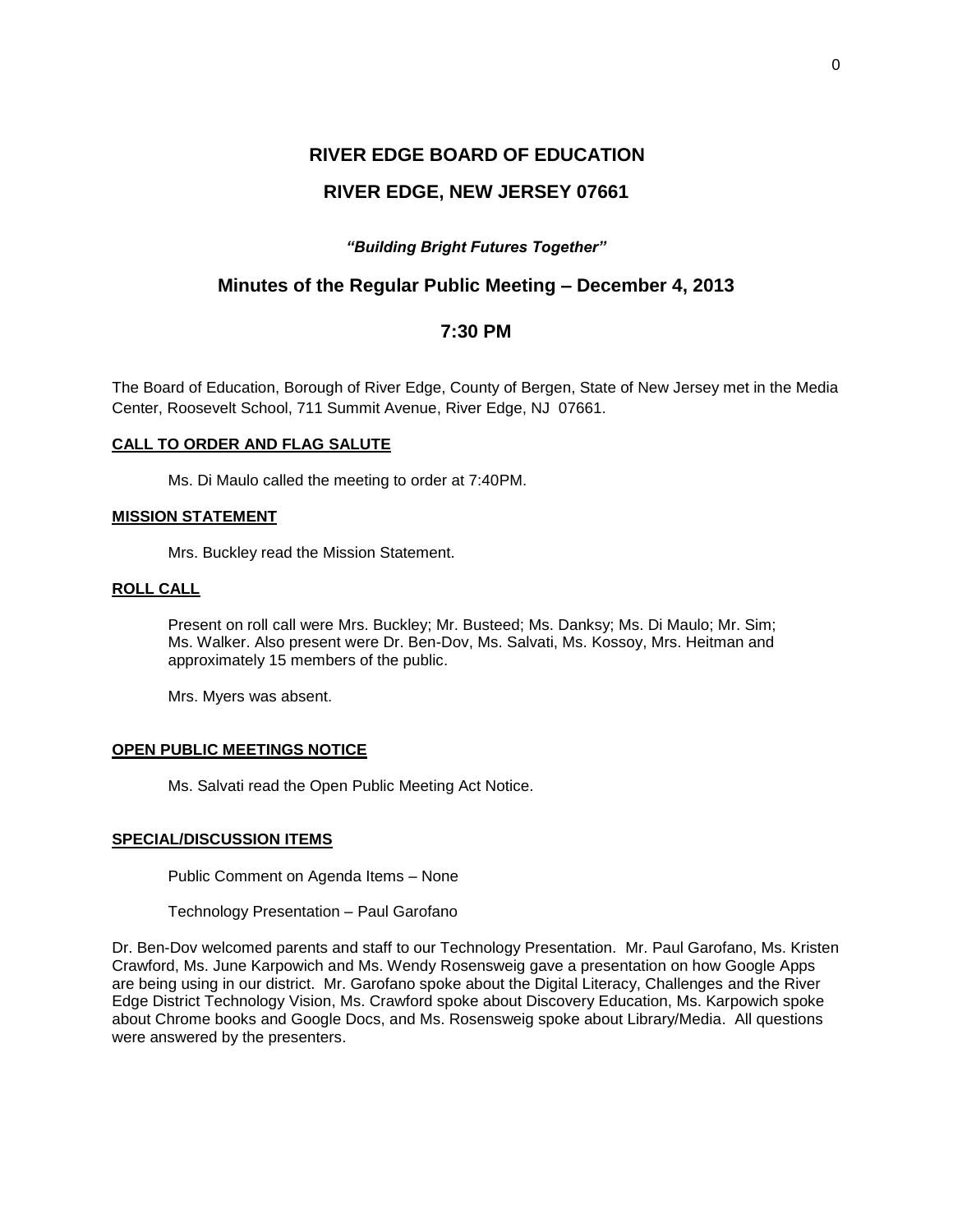# **REPORTS**

#### **SUPERINTENDENT**

Dr. Ben-Dov reported on the following:

- Parent/Teacher conferences are taking place this week. Dr. Ben-Dov has received positive feedback from the conferences.
- The principals of Cherry Hill, New Bridge Center, and Roosevelt gave their staff information on the May 2013 NJASK. A presentation to the Roosevelt PTO was given today and Mrs. Heitman will give her presentation to Cherry Hill PTO on December 10<sup>th</sup>.
- Dr. Ben-Dov is working hard to tighten up The Response to Intervention program in terms of protocols in both schools and make them as cohesive as we can.
- On Monday, December 2, 2013 the Cherry Hill chorus performed a fabulous and spirited concert at SCORE with Ms. Dent. It was a wonderful experience.
- The Winter Concert at Cherry Hill School will be on December  $19<sup>th</sup>$ , New Bridge Center will be on December 12<sup>th</sup>, and Roosevelt's will be on December 18<sup>th</sup>.
- Dr. Ben-Dov stated a whole new set of standards just came out for professional development for instructional leaders.
- The new web-based newsletter is almost ready. The logo was created by a  $6<sup>th</sup>$  grader, Yumeng Sun, Dr. Ben-Dov is hoping that the first edition will come out as early as next week.

# **PRINCIPAL**

Ms. Kossoy reported on the following:

- Ms. Kossoy stated things are running very smoothly at Roosevelt School.
- Ms. Kossoy thanked the PTO for the Book Fair, Fit Club, and collecting food for needy families for Thanksgiving.
- Ms. Kossoy is looking forward to the start of 2014.

#### **BOARD SECRETARY**

Ms. Salvati reported on the following:

- Ms. Salvati stated the budget process is under way.
- A presentation on Necessary Items for the 2014-2015 School Year will be at the December 18, 2013 Board Meeting.
- The motion for the application for Community Development Block Grant is on tonight's agenda for your approval.
- **Board of Education Meeting Dates needs to be discussed at the December 18<sup>th</sup> board** meeting.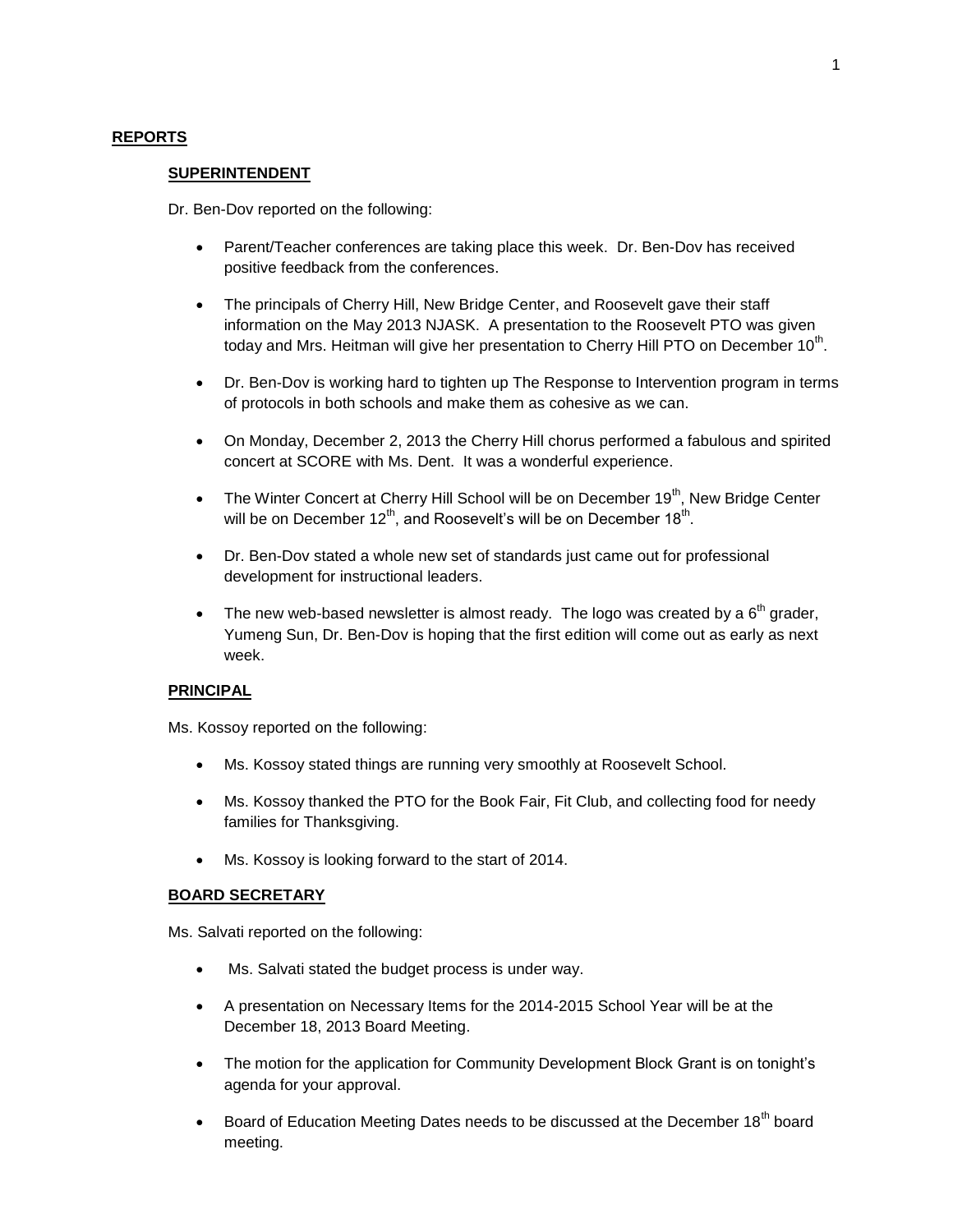#### **PRESIDENT**

Ms. Di Maulo reported on the following

- Ms. Di Maulo stated in November 2014 the board needs to re-certify for board certification.
- New Jersey School Boards Association is offering two courses on negotiations.

#### **COMMITTEES**

• Ms. Dansky stated there will be a PARCC Assessment workshop on February 4, 2014 offered by New Jersey School Boards Association.

#### **MOTIONS TO BE ACTED UPON**

#### **ADMINISTRATION/POLICY**

 Motion by Ms. Walker Seconded by Mr. Busteed

- 1. That the Board of Education approve the minutes of October 16, 2013 and confidential minutes October 16, 2013 Board Meetings.
- 2. That the Board of Education approve the minutes of October 30, 2013 and confidential minutes of October 30, 2013 Board Meetings.
- 3. That the Board of Education approve the staff development training as per the schedules for December 2013 including relevant mileage reimbursement. (Addendum)
- 4. That the Board of Education approves the completion of the following emergency drills:

| <b>School</b>             | <b>Dates</b>                                                |
|---------------------------|-------------------------------------------------------------|
|                           |                                                             |
| <b>Cherry Hill School</b> | November 6, 2013 Fire Drill<br>November 22, 2013 Lock Down  |
| Roosevelt School          | November 25, 2013 Fire Drill<br>November 26, 2013 Lock Down |

- 5. That the Board of Education approve Dr. Tova Ben-Dov attend the TECHSPO Conference from January 30 – January 31, 2014 in Atlantic City, New Jersey.
- 6. That the Board of Education approve the Shared Service Agreement with the Borough of River Edge for the purchase and maintenance of the Lighting Detection System.

Ayes: Mrs. Buckley, Mr. Busteed, Ms. Dansky, Ms. Di Maulo, Mr. Sim, Ms. Walker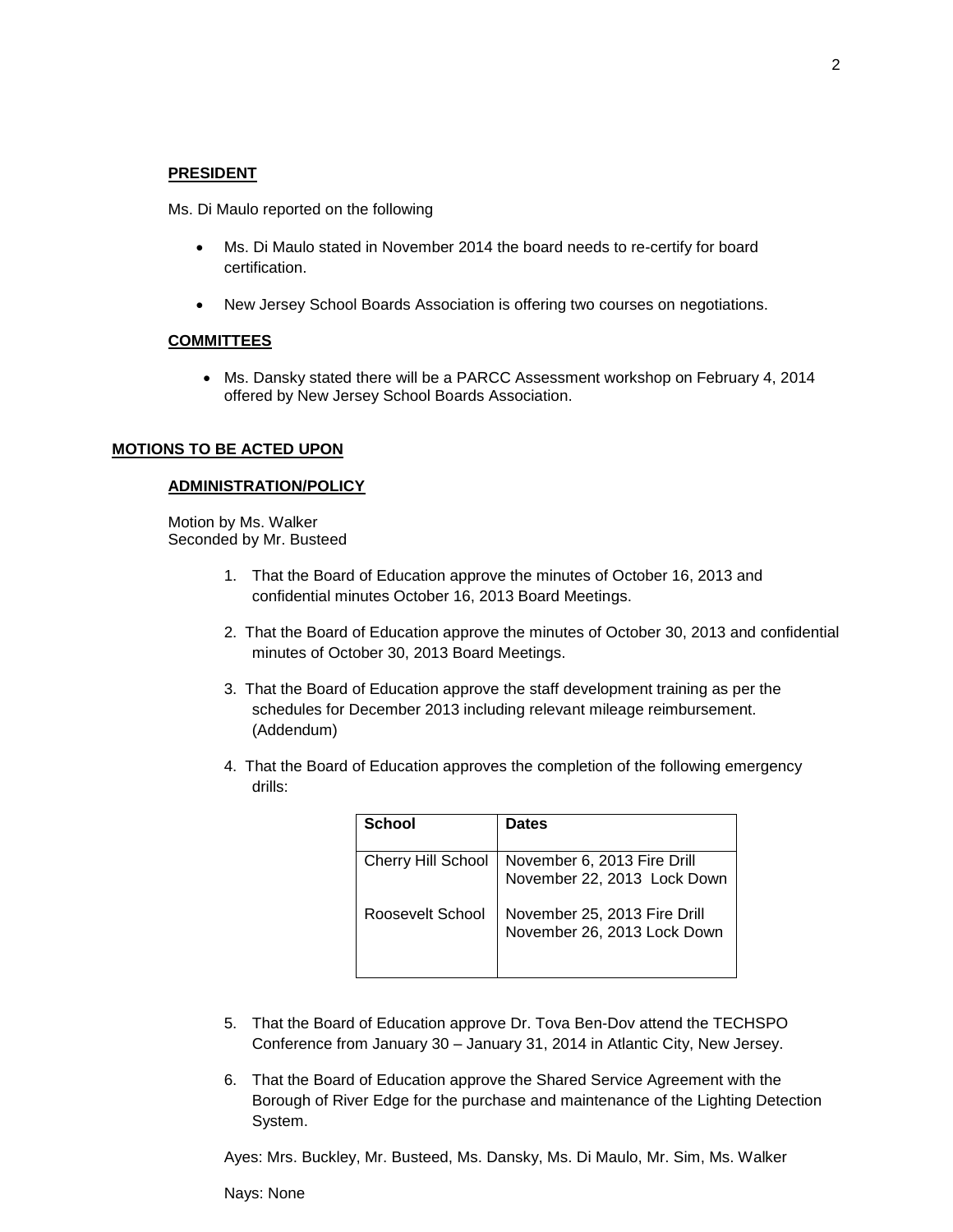## **CURRICULUM/EDUCATION**

#### **BUILDINGS & GROUNDS**

#### **FINANCE/GRANTS/GIFTS**

Motion by Mr. Busteed Seconded by Mrs. Buckley

1. That the Board of Education approve the application for Community Development Block Grant for the 2014-2015 school year in the amount of \$102,000 for the barrier free improvement and renovation of a bathroom at Cherry Hill School.

Ayes: Mrs. Buckley, Mr. Busteed, Ms. Dansky, Ms. Di Maulo, Mr. Sim, Ms. Walker

Nays: None

# **PERSONNEL**

Motion by Mrs. Buckley Seconded by Mr. Sim

- 1. That the Board of Education, with the recommendation of the Superintendent approve Valerie Killeen, Student for Occupational Therapy Fieldwork from January 6, 2014 to April 4, 2014.
- 2. That the Board of Education, with the recommendation of the Superintendent approve Janine Smith, Speech Intern, from January 13, 2014 to May 30, 2014.
- 3. That the Board of Education, with the recommendation of the Superintendent approve the following as a Substitute Teacher for the 2013-2014 School Year.

Janine Smith

\* Gabriele Polacek

\* Nicola Scifo

\*Ann Behrens

- 4. That the Board of Education, with the recommendation of the Superintendent, approve Lauren Slade and Elaine Pepi, Part-time Aides, starting, December 5, 2013 through June 30, 2014.
- 5. That the Board of Education accept, with regret, the resignation of Janice Mawdsley, Part-time Aide, effective December 13, 2013.
- 6. That the Board of Education approve the following individuals to be approved for Morning Supervision Duty as per Article XIII Section 13.3 of the River Edge Education Association Contract Agreement.

Alexandra McNeil Lauren Della Torre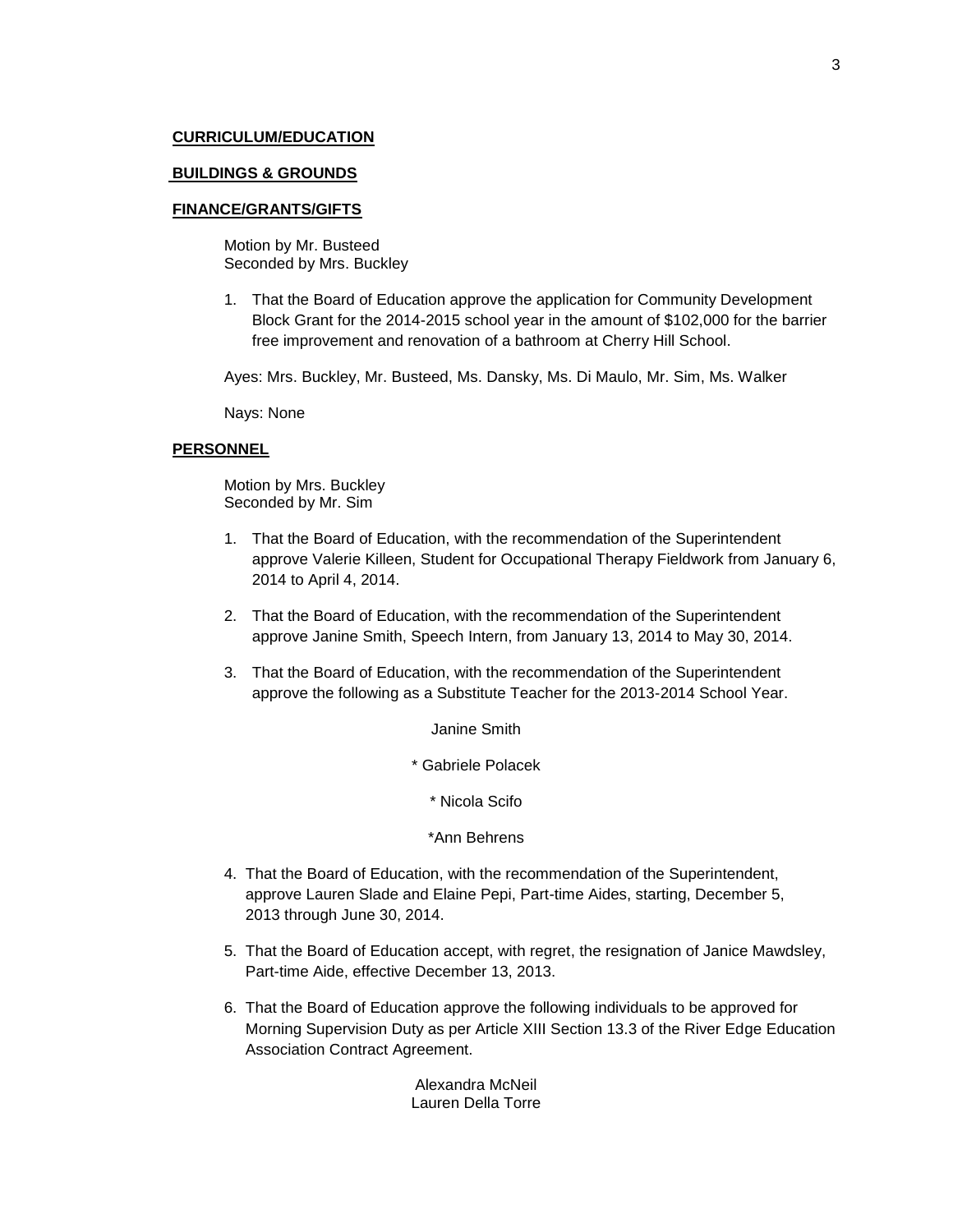Ayes: Mrs. Buckley, Mr. Busteed, Ms. Dansky, Ms. Di Maulo, Mr. Sim, Ms. Walker

Nays: None

### **RIVER EDGE SPECIAL EDUCATION**

## **REGION V ADMINISTRATION & TRANSPORTATION**

Motion by Mr. Sim Seconded by Ms. Dansky

1. That the Board of Education approve the following Bid Contracts for Destiny 23

| Route # | <b>Transporter</b> | <b>Per Diem</b> |
|---------|--------------------|-----------------|
| 2030    | Reyerson School    | \$187.00        |
| 2033    | South Bergen Lodi  | \$121.00        |

2. That the Board of Education approve the following Addendum Contracts for Valley **Transportation** 

| Route # | Transporter                  | <b>Per Diem</b> |
|---------|------------------------------|-----------------|
| 1963    | Valley HP Public/St. Andrews | \$289.68        |
| 1900    | ECI C                        | \$201.86        |

3. That the Board of Education approve the following Bid Contracts for Radiant **Transport** 

| <b>Route</b> # | Transporter                      | <b>Per Diem</b> |
|----------------|----------------------------------|-----------------|
| 2031           | Stepping Stones/Roseland Academy | \$195.00        |
| 2042           | Windsor School W, Milford        | \$179.00        |

4. That the Board of Education approve the following Quote Contract for First Choice **Transportation** 

| ∣ Route # | Transporter              | <b>Per Diem</b> |
|-----------|--------------------------|-----------------|
| Q167      | Berkley School/Latch Key | \$99.00         |

Ayes: Mrs. Buckley, Mr. Busteed, Ms. Dansky, Ms. Di Maulo, Mr. Sim, Ms. Walker

Nays: None

## **CLOSED SESSION**

Motion to convene the Closed Session at 9:20 PM made by Ms. Dansky and seconded by Ms. Walker.

Motion to adjourn the Closed Session at 10:35 PM made by Ms. Walker and seconded by Ms. Dansky.